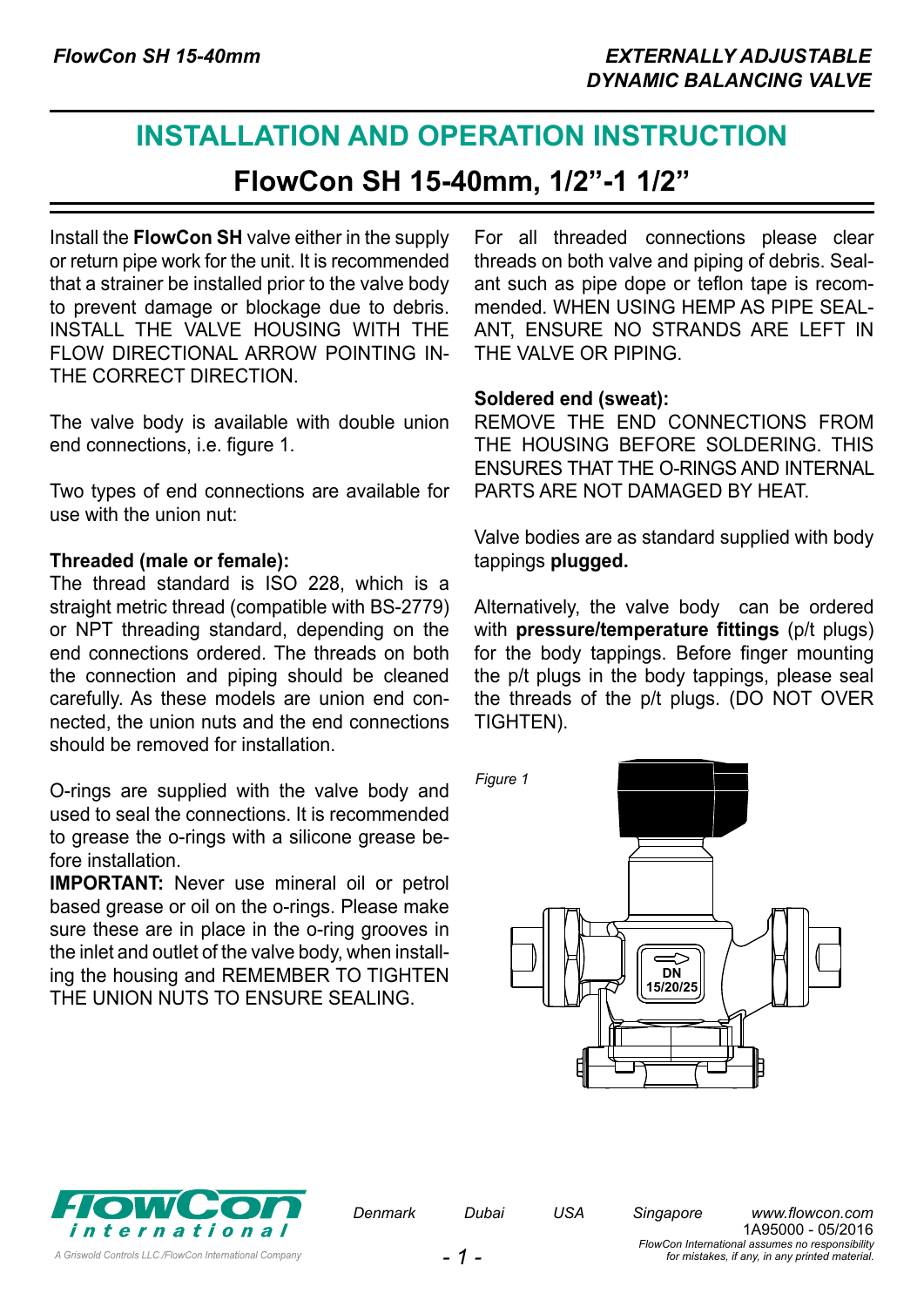## **General**

Water must always be suitable treated, clean and free of debris. It is recommended that a strainer be installed prior to the valve body to prevent damage or blockage due to debris.

Ensure that the valve is not in the fully closed position when filling the system with water.

Further, it is recommended not to exceed maximum differential pressure control range.

### **Warranty obligation**

Failure to abide by all recommendations as per this installation and operation instruction will void warranty.

*For latest updates pls. see [www.flowcon.com](http://www.flowcon.com)*

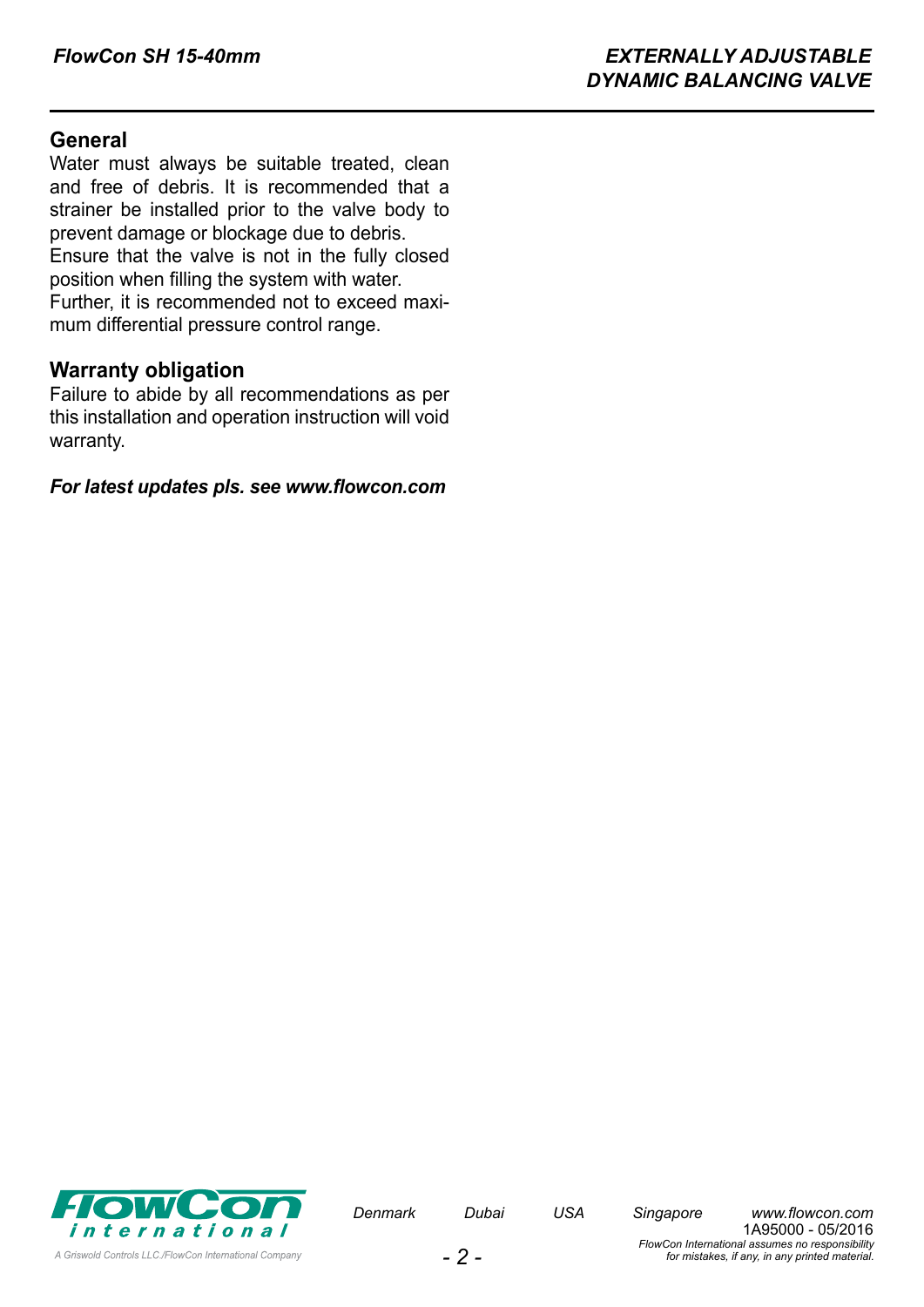# **Flow rate setting, SH1 and SH2**

|                                                                      | <b>Flow rate</b>          |            |                         |              |              |            |
|----------------------------------------------------------------------|---------------------------|------------|-------------------------|--------------|--------------|------------|
| Valve size: DN15-DN25 · 1/2"-1"<br>Valve size: DN25-DN40 · 1"-1 1/2" |                           |            |                         |              |              |            |
|                                                                      | 33-300 kPaD · 4.8-44 psid |            | 33-300 kPaD 4.8-44 psid |              |              | Setting    |
| SH.1.1                                                               |                           |            | SH.2.1                  |              |              |            |
| I/sec                                                                | l/hr                      | <b>GPM</b> | I/sec                   | l/hr         | <b>GPM</b>   |            |
|                                                                      |                           |            | 0.11                    | 396          | 1.7          | 0.5        |
| $\overline{\phantom{m}}$                                             | ÷                         | ÷          | 0.15                    | 526          | 2.3          | 0.6        |
|                                                                      | L                         |            | 0.18                    | 655          | 2.9          | 0.7        |
|                                                                      |                           |            | 0.22                    | 785          | 3.5          | 0.8        |
|                                                                      |                           | L,         | 0.25                    | 914          | 4.0          | 0.9        |
| 0.075                                                                | 270                       | 1.2        | 0.29                    | 1044         | 4.6          | 1.0        |
| 0.090                                                                | 324                       | 1.4        | 0.34                    | 1224         | 5.4          | 1.1        |
| 0.105                                                                | 378                       | 1.7        | 0.39                    | 1404         | 6.2          | 1.2        |
| 0.120                                                                | 432                       | 1.9        | 0.44                    | 1584         | 7.0          | 1.3        |
| 0.135                                                                | 486                       | 2.1        | 0.49                    | 1764         | 7.8          | 1.4        |
| 0.15                                                                 | 540                       | 2.4        | 0.54                    | 1944         | 8.6          | 1.5        |
| 0.17                                                                 | 598                       | 2.6        | 0.59                    | 2124         | 9.4          | 1.6        |
| 0.18                                                                 | 655                       | 2.9        | 0.64                    | 2304         | 10.1         | 1.7        |
| 0.20                                                                 | 713                       | 3.1        | 0.69                    | 2484         | 10.9         | 1.8        |
| 0.21                                                                 | 770                       | 3.4        | 0.74                    | 2664         | 11.7         | 1.9        |
| 0.23                                                                 | 828                       | 3.6        | 0.79                    | 2844         | 12.5         | 2.0        |
| 0.25                                                                 | 886                       | 3.9        | 0.84                    | 3024         | 13.3         | 2.1        |
| 0.26                                                                 | 943                       | 4.2        | 0.89                    | 3204         | 14.1         | 2.2        |
| 0.28                                                                 | 1001                      | 4.4        | 0.94                    | 3384         | 14.9         | 2.3        |
| 0.29                                                                 | 1058                      | 4.7        | 0.99                    | 3564         | 15.7         | 2.4        |
| 0.31                                                                 | 1116                      | 4.9        | 1.04                    | 3744         | 16.5         | 2.5        |
| 0.32                                                                 | 1166                      | 5.1        | 1.07                    | 3852         | 17.0         | 2.6        |
| 0.34                                                                 | 1217                      | 5.4        | 1.10                    | 3960         | 17.4         | 2.7        |
| 0.35                                                                 | 1267                      | 5.6        | 1.13                    | 4068         | 17.9         | 2.8        |
| 0.37                                                                 | 1318                      | 5.8        | 1.16                    | 4176         | 18.4         | 2.9        |
| 0.38<br>0.39                                                         | 1368<br>1418              | 6.0<br>6.2 | 1.19<br>1.22            | 4284<br>4392 | 18.9<br>19.3 | 3.0<br>3.1 |
| 0.41                                                                 | 1469                      | 6.5        | 1.25                    | 4500         | 19.8         | 3.2        |
| 0.42                                                                 | 1519                      | 6.7        | 1.28                    | 4608         | 20.3         | 3.3        |
| 0.44                                                                 | 1570                      | 6.9        | 1.31                    | 4716         | 20.8         | 3.4        |
| 0.45                                                                 | 1620                      | 7.1        | 1.34                    | 4824         | 21.2         | 3.5        |
| 0.46                                                                 | 1663                      | 7.3        | 1.37                    | 4932         | 21.7         | 3.6        |
| 0.47                                                                 | 1706                      | 7.5        | 1.40                    | 5040         | 22.2         | 3.7        |
| 0.49                                                                 | 1750                      | 7.7        | 1.43                    | 5148         | 22.7         | 3.8        |
| 0.50                                                                 | 1793                      | 7.9        | 1.46                    | 5256         | 23.1         | 3.9        |
| 0.51                                                                 | 1836                      | 8.1        | 1.49                    | 5364         | 23.6         | 4.0        |
| 0.52                                                                 | 1872                      | 8.2        | 1.51                    | 5443         | 24.0         | 4.1        |
| 0.53                                                                 | 1908                      | 8.4        | 1.53                    | 5522         | 24.3         | 4.2        |
| 0.54                                                                 | 1944                      | 8.6        | 1.56                    | 5602         | 24.7         | 4.3        |
| 0.55                                                                 | 1980                      | 8.7        | 1.58                    | 5681         | 25.0         | 4.4        |
| 0.56                                                                 | 2016                      | 8.9        | 1.60                    | 5760         | 25.4         | 4.5        |
| 0.57                                                                 | 2059                      | 9.1        | 1.62                    | 5846         | 25.7         | 4.6        |
| 0.58                                                                 | 2102                      | 9.3        | 1.65                    | 5933         | 26.1         | 4.7        |
| 0.60                                                                 | 2146                      | 9.4        | 1.67                    | 6019         | 26.5         | 4.8        |
| 0.61                                                                 | 2189                      | 9.6        | 1.70                    | 6106         | 26.9         | 4.9        |
| 0.62                                                                 | 2232                      | 9.8        | 1.72                    | 6192         | 27.3         | 5.0        |
| 0.63                                                                 | 2261                      | 10.0       | 1.74                    | 6271         | 27.6         | 5.1        |
| 0.64                                                                 | 2290                      | 10.1       | 1.76                    | 6350         | 28.0         | 5.2        |
| 0.64                                                                 | 2318                      | 10.2       | 1.79                    | 6430         | 28.3         | 5.3        |
| 0.65                                                                 | 2347                      | 10.3       | 1.81                    | 6509         | 28.7         | 5.4        |
| 0.66                                                                 | 2376                      | 10.5       | 1.83                    | 6588         | 29.0         | 5.5        |
| 0.67                                                                 | 2405                      | 10.6       | 1.85                    | 6674         | 29.4         | 5.6        |
| 0.68                                                                 | 2434                      | 10.7       | 1.88                    | 6761         | 29.8         | 5.7        |
| 0.68                                                                 | 2462                      | 10.8       | 1.90                    | 6847         | 30.1         | 5.8        |
| 0.69                                                                 | 2491                      | 11.0       | 1.93                    | 6934         | 30.5         | 5.9        |
| 0.70                                                                 | 2520                      | 11.1       | 1.95                    | 7020         | 30.9         | 6.0        |



Use the special designed key (FlowCon part no. ACC0001) for micrometer setting.

A micrometer setting at 2.4 as illustrated above corresponds to a flow rate of:

0.29 l/sec (for valve size DN15/20/25)

0.99 l/sec (for valve size DN25/32/40).

*Accuracy: Greatest of either ±5% of controlled flow rate or ±2% of maximum flow rate.*